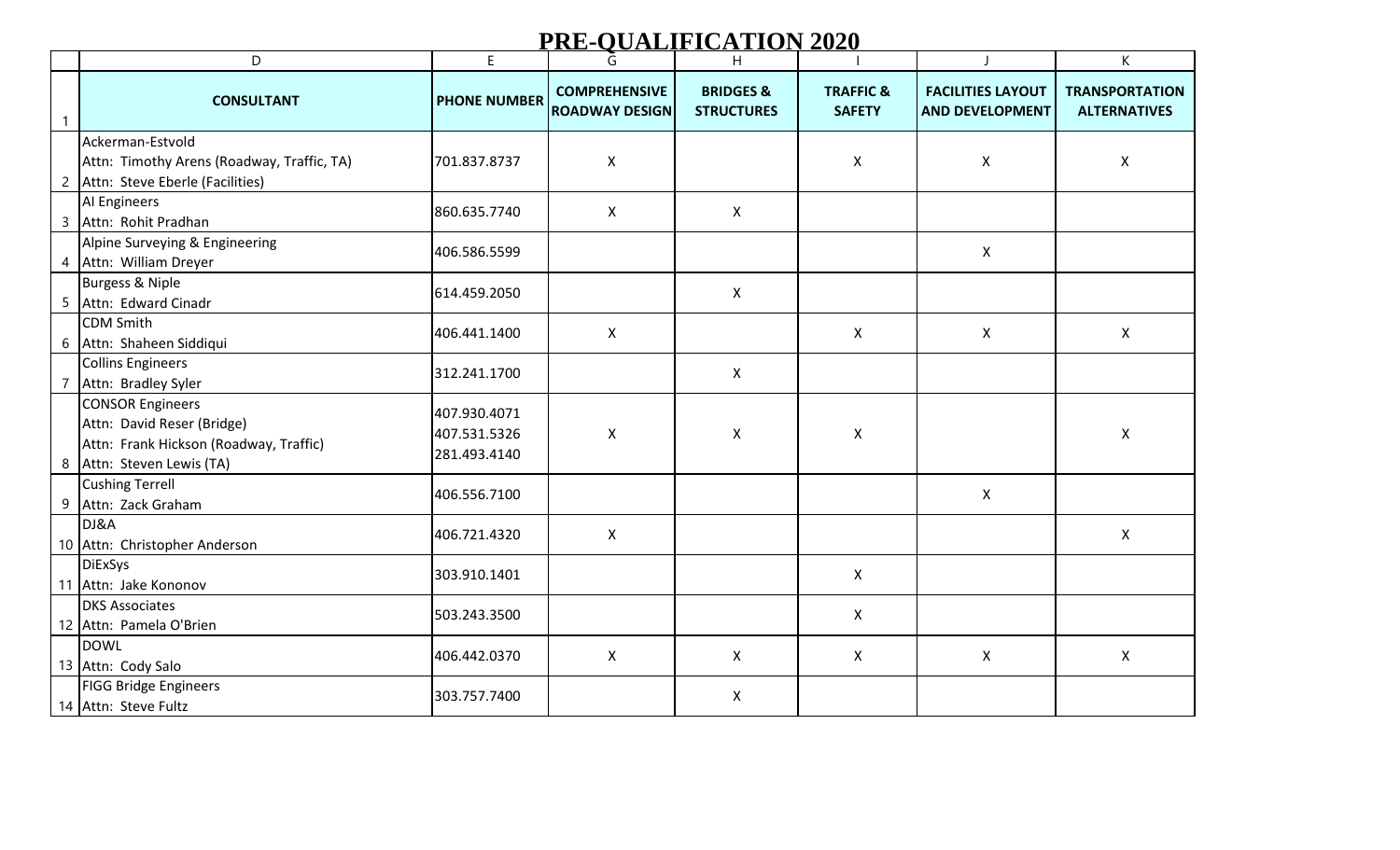## **PRE-QUALIFICATION 2020**

|              | D                                                                                                                                                              | E                                            | Ğ                                             | H.                                        |                                       | - 1                                                | K                                            |
|--------------|----------------------------------------------------------------------------------------------------------------------------------------------------------------|----------------------------------------------|-----------------------------------------------|-------------------------------------------|---------------------------------------|----------------------------------------------------|----------------------------------------------|
| $\mathbf{1}$ | <b>CONSULTANT</b>                                                                                                                                              | <b>PHONE NUMBER</b>                          | <b>COMPREHENSIVE</b><br><b>ROADWAY DESIGN</b> | <b>BRIDGES &amp;</b><br><b>STRUCTURES</b> | <b>TRAFFIC &amp;</b><br><b>SAFETY</b> | <b>FACILITIES LAYOUT</b><br><b>AND DEVELOPMENT</b> | <b>TRANSPORTATION</b><br><b>ALTERNATIVES</b> |
|              | Forsgren Associates<br>Attn: Brent Schiller (Bridge)<br>Attn: Stephen Waldinger (Roadway)<br>Attn: Steven Yearsley (Facilities)<br>15 Attn: Aaron Swenson (TA) | 208.342.3144                                 | X                                             | X                                         |                                       | X                                                  | $\pmb{\times}$                               |
|              | <b>Gaston Engineering &amp; Surveying</b><br>16 Attn: Julie Verellen                                                                                           | 406.586.0588                                 |                                               |                                           |                                       |                                                    | $\pmb{\mathsf{X}}$                           |
|              | <b>Great West Engineering</b><br>Attn: Karl Yakawich (Roadway, Bridges, TA)<br>17 Attn: Craig Pozega (Facilities)                                              | 406.449.8627                                 | X                                             | X                                         |                                       | X                                                  | X                                            |
|              | <b>HDR Engineering</b><br>Attn: Dustin Hirose (Bridge)<br>Attn: Tim Erickson (Roadway)<br>18 Attn: Lisa Fischer (Traffic, TA)                                  | 406.532.2200<br>406.656.8100<br>406.577.5016 | X                                             | X                                         | X                                     |                                                    | $\pmb{\times}$                               |
|              | Hyalite Engineers<br>19 Attn: Brett Megaad                                                                                                                     | 406.587.2781                                 | $\mathsf{X}$                                  |                                           |                                       | $\mathsf{X}$                                       |                                              |
|              | IMEG (formerly Territorial Landworks)<br>20 Attn: Mark Bellon                                                                                                  | 406.721.0142                                 | X                                             | X                                         | X                                     | X                                                  | X                                            |
|              | Jacobs Enigneering Grop<br>21 Attn: Ed Toavs                                                                                                                   | 406.899.5653                                 | X                                             | X.                                        | $\mathsf{X}$                          |                                                    | X                                            |
|              | Kimley-Horn & Associates<br>Attn: Lynn Iaquinta (Bridge)<br>Attn: Nicole Williams (Roadway)<br>22 Attn: Jacob Farnsworth (Traffic)                             | 385.212.3176                                 | X                                             | X                                         | X                                     |                                                    |                                              |
|              | Kittleson & Associates<br>Attn: Evan Reed (Roadway)<br>23 Attn: Andy Daleiden (Traffic)                                                                        | 208.338.2683                                 | X                                             |                                           | X                                     |                                                    |                                              |
|              | <b>KLJ</b> Engineering<br>24 Attn: Dan Richardson                                                                                                              | 406.449.7764                                 | X                                             | X                                         | X                                     |                                                    | X                                            |
|              | Michael Baker International<br>25 Attn: Thomas Ritz                                                                                                            | 720.514.1100                                 |                                               | X                                         |                                       |                                                    |                                              |
|              | Morrison-Maierle<br>26 Attn: Scott Fanning                                                                                                                     | 406.442.3050                                 | X                                             | X                                         | X                                     |                                                    | X                                            |